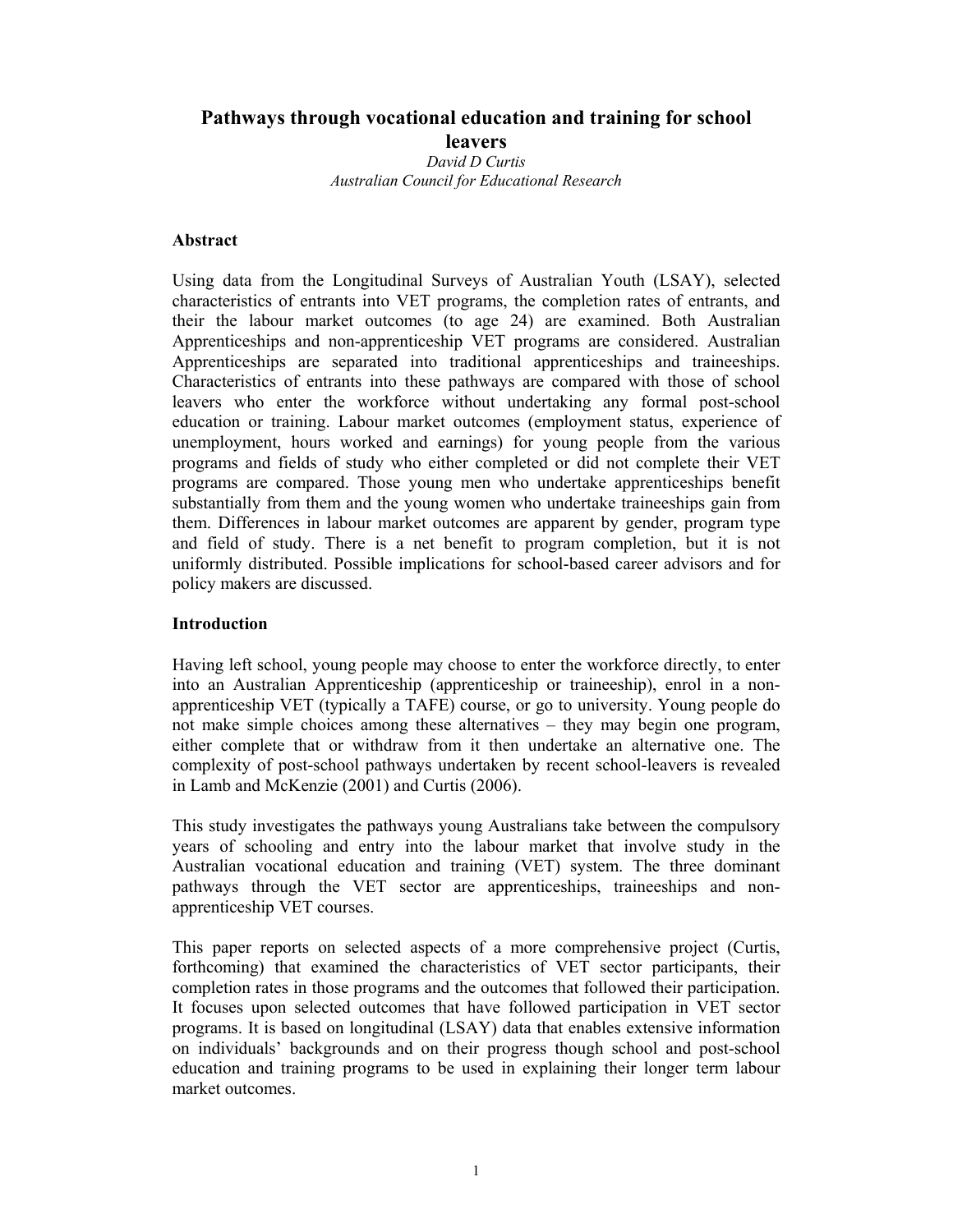#### **Literature review**

The vocational education and training (VET) system has increasingly become an important pathway in the transition from compulsory schooling to work. Demand from 15 to 19 year-olds for VET offerings grew by 50 per cent between 1991 and 2000 (NCVER, 2002). In 2001, almost 20 per cent of the Longitudinal Surveys of Australian Youth (LSAY) sample who had been in Year 9 in 1995 (the Y95 LSAY cohort) had commenced a non-apprenticeship TAFE course, and of this group, about 83 per cent had completed Year 12 (McMillan *et al.*, 2005, p. 12). Of the same cohort, almost 21 per cent had commenced an Australian Apprenticeship, and of these, 60 per cent had completed Year 12 (Ainley & Corrigan, 2005, pp. 8, 10). The VET sector thus provides a significant pathway for both school completers and school noncompleters. Of policy interest is the extent to which the VET sector equips young people with the skills that are required in the labour market and prepares them for lifelong education and training.

#### *Participation*

Ainley and Corrigan (2005) reported on participation in apprenticeship programs, and McMillan *et al.* (2005) used LSAY data to study the involvement of the 1995 Year 9 cohort in non-apprenticeship VET courses. These studies have provided a substantial body of information on the characteristics of those who undertake these types of VET programs. For example, Ainley and Corrigan found that Australian Apprenticeship participants were more likely to be male than female, low achieving rather than high achieving, to be English speaking rather than of a non-English speaking background, and to have parents from a skilled trade rather than other occupational categories. McMillan *et al.* found that non-apprenticeship course participants were more likely to be female than male, more likely to be school-completers rather than non-completers, and equally likely to be enrolled in an associate diploma or above qualification as in certificate qualifications. However, within both Australian Apprenticeships and nonapprenticeship VET programs, substantial differences were apparent in the distribution by gender and prior ability by field of study. It is apparent that the background characteristics of participants in VET programs are quite heterogeneous.

### *Completion*

Completion in VET is a more complex issue than in other education sectors. In VET, the focus on skill formation has led to the creation of course structures in which individuals may enrol in programs with the primary intention of gaining specific skills. Having gained the desired skills through the completion of one or more units of competency or modules, they may choose to discontinue their course. Thus, discontinuation in the VET sector does not have the same connotations as it does in the higher education sector. (See Foyster *et al.*, 2000). A variety of factors are associated with non-completion and the relationships are not simple (Ball & John, 2005). Nonetheless, there is interest in knowing the influence of non-completion on subsequent labour market outcomes. The rates of discontinuation reported on the basis of LSAY data tend to be lower than those based on AVETMIS data. LSAY interviews are annual, and a person who commences a program early in a year and leaves it quickly, may not report that commencement and this will lead to an underestimation of withdrawals. During the period of interest, the late 1990s, reported rates of completion were higher than they were subsequently (Ball  $& John, 2005, p. 13$ ).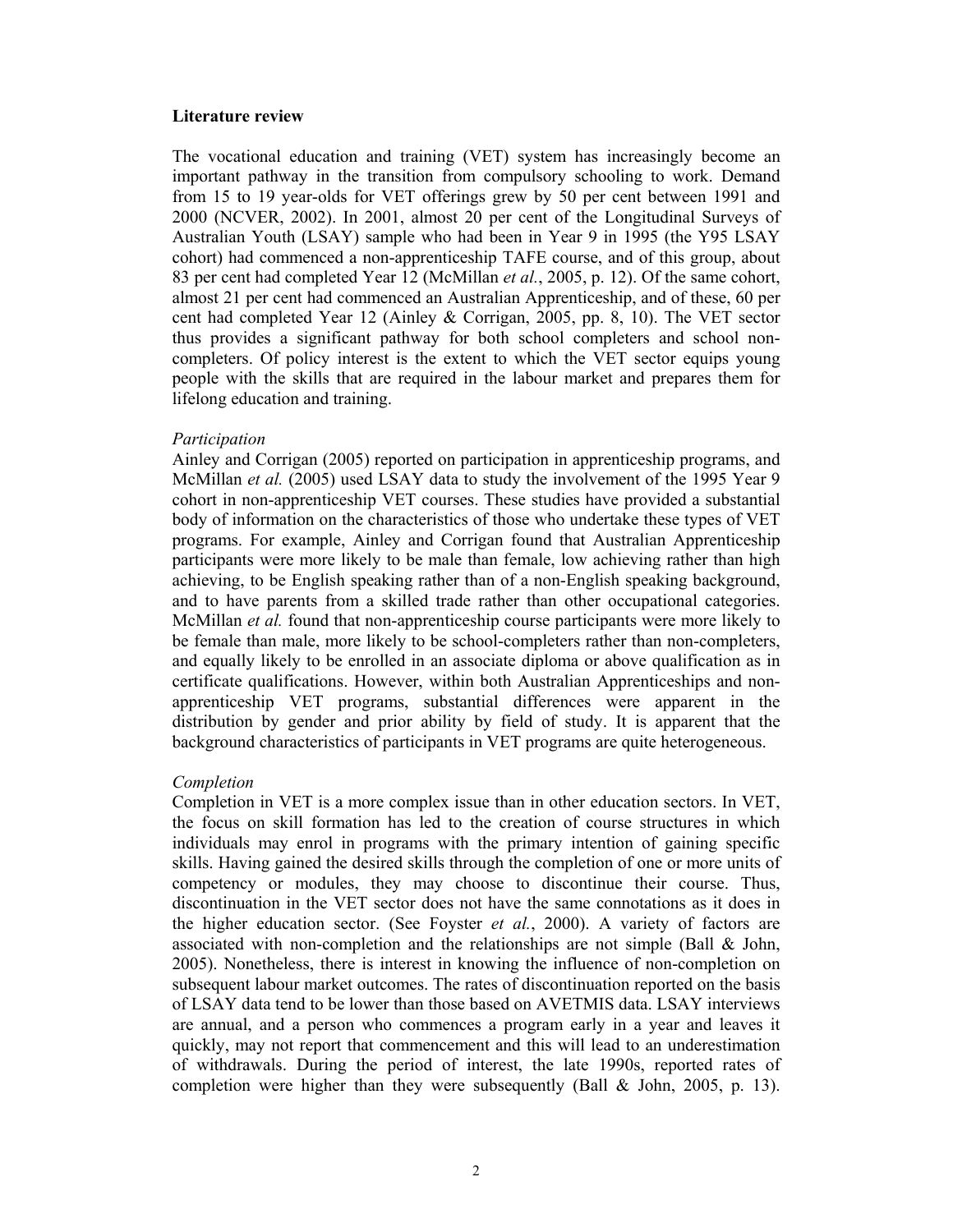Reasons for non-completion, which are not reported in this paper, are discussed in Curtis (forthcoming).

## *Outcomes*

The annual Student Outcomes Survey (eg NCVER, 2004) tends to show high levels of employment following both course and module completion. However, Dockery, Koshy and Stromback (2005) observed that it is necessary to take a longer view of the influence of education and training programs, and this study is able to do that using 10 years of data on individuals.

Ryan (2002) found that VET diplomates enjoyed similar rates of full-time employment to those of university graduates. University graduates have been shown to experience very low unemployment and to receive higher salaries than other members of their cohorts (Marks & Fleming, 1998). People who have completed apprenticeships, especially traditional apprenticeships, have very favourable labour market outcomes (NCVER, 2004). Stanwick (2005) reported that the returns to lower certificate programs were rather marginal but Dockery *et al.* (2005), found more encouraging returns to traineeships, many of which involved lower level qualifications. They suggested that lower level qualifications, in conjunction with labour market experience, provide more favourable returns than labour market experience alone. However, Marks (2005) reported that VET sector participation did not result in substantial gains compared with those who did no post-school study but who did find employment.

## *A policy perspective*

In the analyses reported below, the outcomes for VET sector participants are compared with those of young people who undertake no post-school education or training. This group is of policy interest because, in a climate of skills shortages and knowing that people with low skill levels may be marginalised in the labour market (de Broucker, 2005), this group might be encouraged to engage with the VET sector in order to enhance their skills and their future labour market prospects. Not all young people who lack post-school qualifications fare poorly in the labour market. Marks (2005) has shown that young people who make successful initial forays into the labour market tend to continue to enjoy success. However, it is worth noting that the labour market has been buoyant since the mid-1990s when this cohort of young people began to enter it and one can only speculate about the relative prospects of vocationally qualified and experienced employees compared with experienced but unqualified ones in changed economic circumstances.

## **Research methods**

The data used in this study were collected from a representative sample of 13,613 young people who were in Year 9 in 1995 and referred to as the Y95 cohort. They were selected as one of the cohorts of the Longitudinal Surveys of Australian Youth (LSAY) program which is a joint research program conducted by the Department of Education Science and Training and the Australian Council for Educational Research. The sample was selected in two stages. Initially, approximately 300 schools were selected to be representative of the states and territories, of school sectors (government, Catholic and independent) and of locations (metropolitan, regional, and rural and remote). Within those schools, individual students were sampled. Young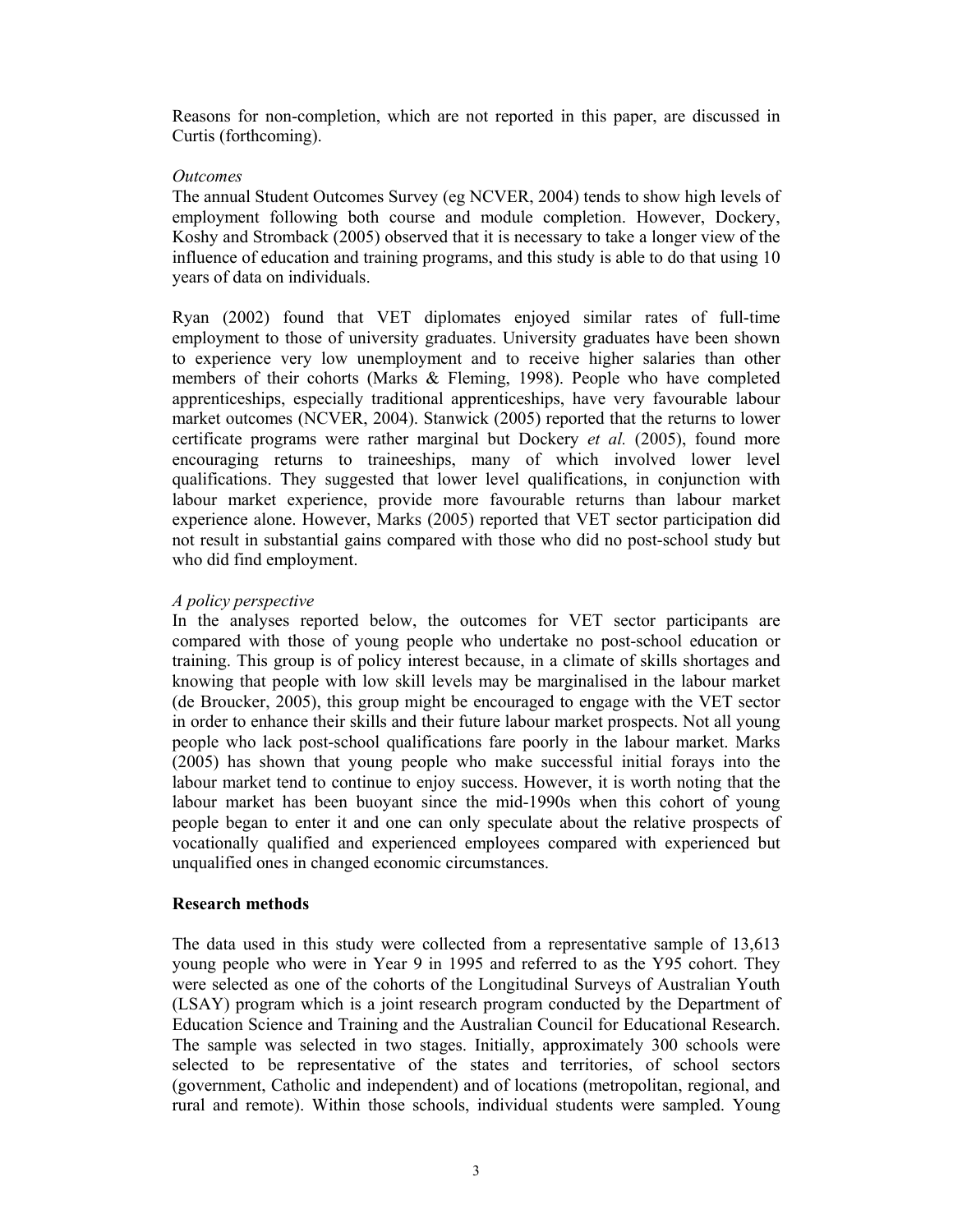people completed a questionnaire and some achievement tests (in literacy and numeracy) in 1995. In 1996, they completed a mailed questionnaire and since that time they have been surveyed by telephone interviews. Those interviews have sought demographic data and information on their education, training and work activities and other dimensions of their lives.

Sample attrition was such that in 2001 there were 6,876 active participants and in 2004 when outcomes were examined, 4,660 individuals remained. Some sub-groups were over-sampled initially and sample weights are used to accommodate both the original sampling and subsequent attrition. Rothman (forthcoming) has shown that the use of weights overcomes bias that may otherwise result from attrition.

The modal school leaving year was 1998 when most of the cohort completed Year 12 but some students left before this important transition point. About 70 per cent of those who left school before completing Year 12 and 90 per cent of school completers undertook some form of post-school education or training. Because of the various years in which young people left school and the possibility of them undertaking a range of activities between leaving school and commencing a VET sector program, course commencements to 2001 were included in the analyses. Further, in order to allow time for the completion of VET sector programs, outcomes experienced by 2004 were considered.

Using the demographic data provided by individuals and information on their education, training and work activities each year, variables were constructed to represent their commencement of types of programs (apprenticeships, traineeships and non-apprenticeship – mainly TAFE – courses); levels of VET sector programs (lower certificates, higher certificates and diploma or higher qualifications); their progress through those programs; and the education and labour market outcomes that they experienced subsequent to their participation.

Data were cross-tabulated to show relationships between demographics, participation, completion status and outcomes. In order to explore the effects of particular variables net of the influences of others, logistic regression methods have been employed.

The research questions addressed in this paper are: (a) What are the characteristics of the young people who undertake the major post-school pathways available to them? (b) What proportions of young people complete the VET programs they commence? And (c) What are the labour market outcomes that follow VET qualifications?

## **Findings and discussion**

## *Participation*

The main post-school pathways available to young people are identified as; no postschool study, an apprenticeship, a traineeship, a non-apprenticeship (TAFE) course, or a higher education course. The socio-demographic and school-related characteristics of young people who commence these main post-school pathways are shown in Table 1 and Table 2. Almost one quarter of young people do no post-school study, 40 per cent go to university and over 40 per cent commence a VET sector qualification. Most young people commence one post-school program, but some commenced up to five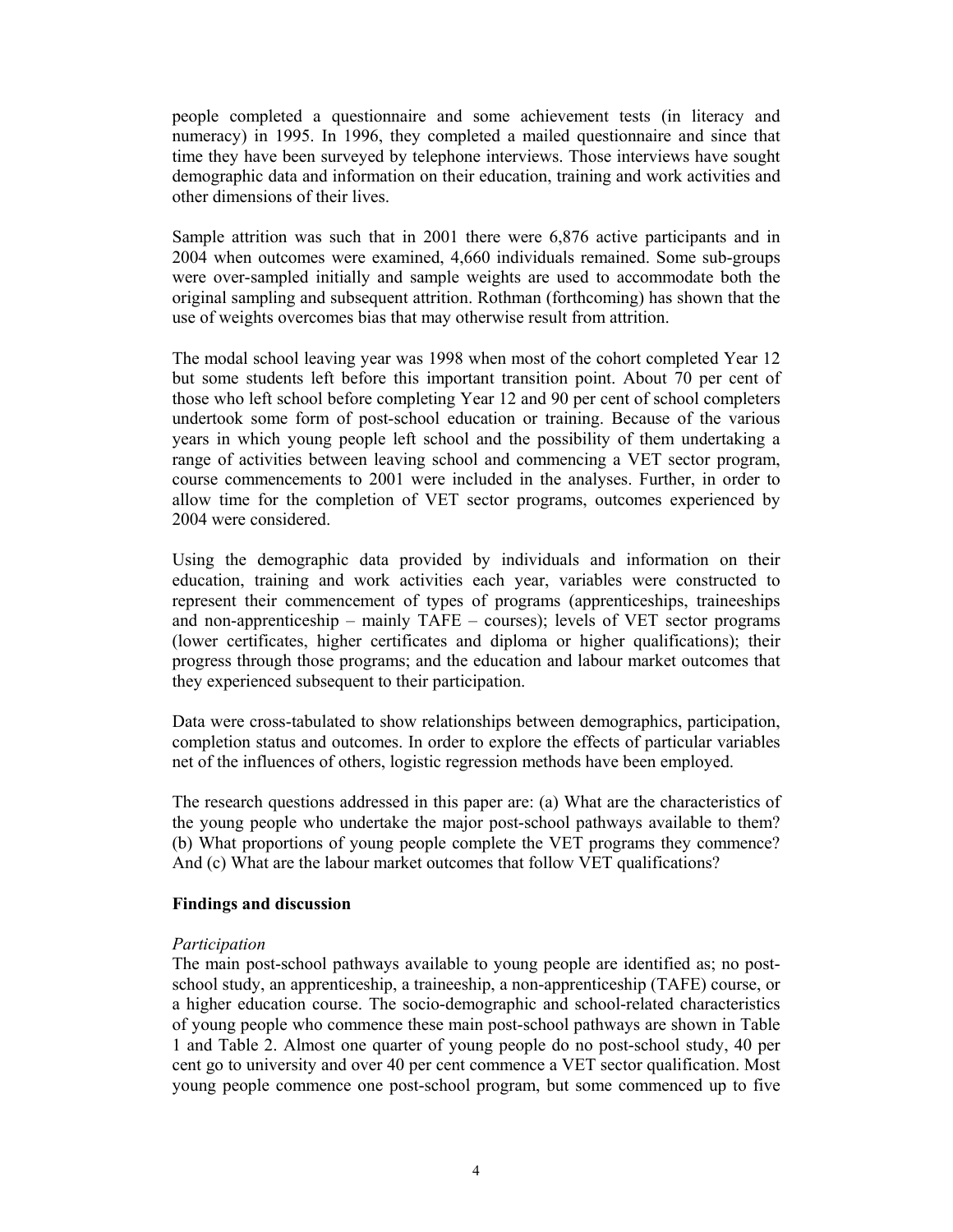(Curtis, 2006, pp. 5-7), and the extent of multiple course commencement is reflected in the row totals of these tables which sum to more than 100 per cent.

Some differences in the characteristics of participants in the various programs are apparent. Males are less likely than females to commence university courses, but much more likely to enter apprenticeships. Indigenous young people are less likely than others to go to university, but much more likely to undertake traineeships, possibly in association with Community Development Program initiatives. Parents' education, occupation and family SES tend to be closely related. It is apparent that children from high status families are much more likely to go to university than others and there is a complementary pattern in VETR sector participation, although this is more equitable. Children from lower status families are more likely than others to do no post-school study.

| Characteristic           | Sample<br>per cent | No post-<br>school<br>study | Apprentice<br>-ship | Trainee-<br>ship | Non-app<br><b>VET</b> | Higher ed.<br>course |
|--------------------------|--------------------|-----------------------------|---------------------|------------------|-----------------------|----------------------|
| Sex                      |                    |                             |                     |                  |                       |                      |
| Female                   | 51                 | 22                          | 3                   | 11               | 27                    | 47                   |
| Male                     | 49                 | 25                          | 20                  | 8                | 21                    | 35                   |
| Indigenous status        |                    |                             |                     |                  |                       |                      |
| Indigenous               | $\overline{c}$     | 30                          | 14                  | 24               | 25                    | 22                   |
| Non-indigenous           | 98                 | 23                          | 12                  | 9                | 25                    | 42                   |
| Location of residence    |                    |                             |                     |                  |                       |                      |
| Metro                    | 55                 | 21                          | 10                  | $\overline{7}$   | 26                    | 46                   |
| Regional                 | 24                 | 26                          | 14                  | 12               | 21                    | 37                   |
| Rural or remote          | 21                 | 25                          | 14                  | 14               | 24                    | 34                   |
| Parent's occupation      |                    |                             |                     |                  |                       |                      |
| Professional or          |                    |                             |                     |                  |                       |                      |
| paraprofessional         | 24                 | 16                          | 8                   | $\overline{7}$   | 20                    | 59                   |
| Manager or administrator | 22                 | 18                          | 11                  | 10               | 24                    | 47                   |
| Clerical or personal     |                    |                             |                     |                  |                       |                      |
| service                  | 17                 | 22                          | 11                  | 11               | 26                    | 40                   |
| Tradesperson             | 20                 | 26                          | 18                  | 10               | 25                    | 32                   |
| Plant or machine         |                    |                             |                     |                  |                       |                      |
| operator                 | $\overline{4}$     | 30                          | $\overline{7}$      | 11               | 31                    | 32                   |
| Labourer                 | 13                 | 28                          | 10                  | 12               | 26                    | 33                   |
| Parent's education       |                    |                             |                     |                  |                       |                      |
| Incomplete Secondary     | 24                 | 29                          | 11                  | 11               | 25                    | 32                   |
| Completed secondary      | 22                 | 25                          | 11                  | 12               | 25                    | 38                   |
| Trade or technical qual  | 20                 | 21                          | 16                  | 10               | 25                    | 38                   |
| Higher education qual    | 34                 | 13                          | 8                   | $\overline{7}$   | 19                    | 64                   |
| <b>SES</b> quartile      |                    |                             |                     |                  |                       |                      |
| <b>High SES</b>          | 13                 | 13                          | $6\phantom{1}6$     | $6\phantom{1}6$  | 19                    | 68                   |
| Mid-high SES             | 23                 | 17                          | 9                   | 9                | 23                    | 52                   |
| Low-mid SES              | 37                 | 24                          | 15                  | 11               | 25                    | 37                   |
| Low SES                  | 27                 | 29                          | 11                  | 11               | 26                    | 32                   |
| Language background      |                    |                             |                     |                  |                       |                      |
| English                  | 89                 | 24                          | 12                  | 10               | 24                    | 40                   |
| Other than English       | 12                 | 19                          | 5                   | 5                | 28                    | 51                   |
| All                      | 100                | $\overline{23}$             | $\overline{12}$     | 10               | 24                    | 41                   |

**Table 1 Socio-demographic characteristics and post-school pathways** 

Notes: Data are weighted; Row percentages sum to more than 100 due to multiple course commencements.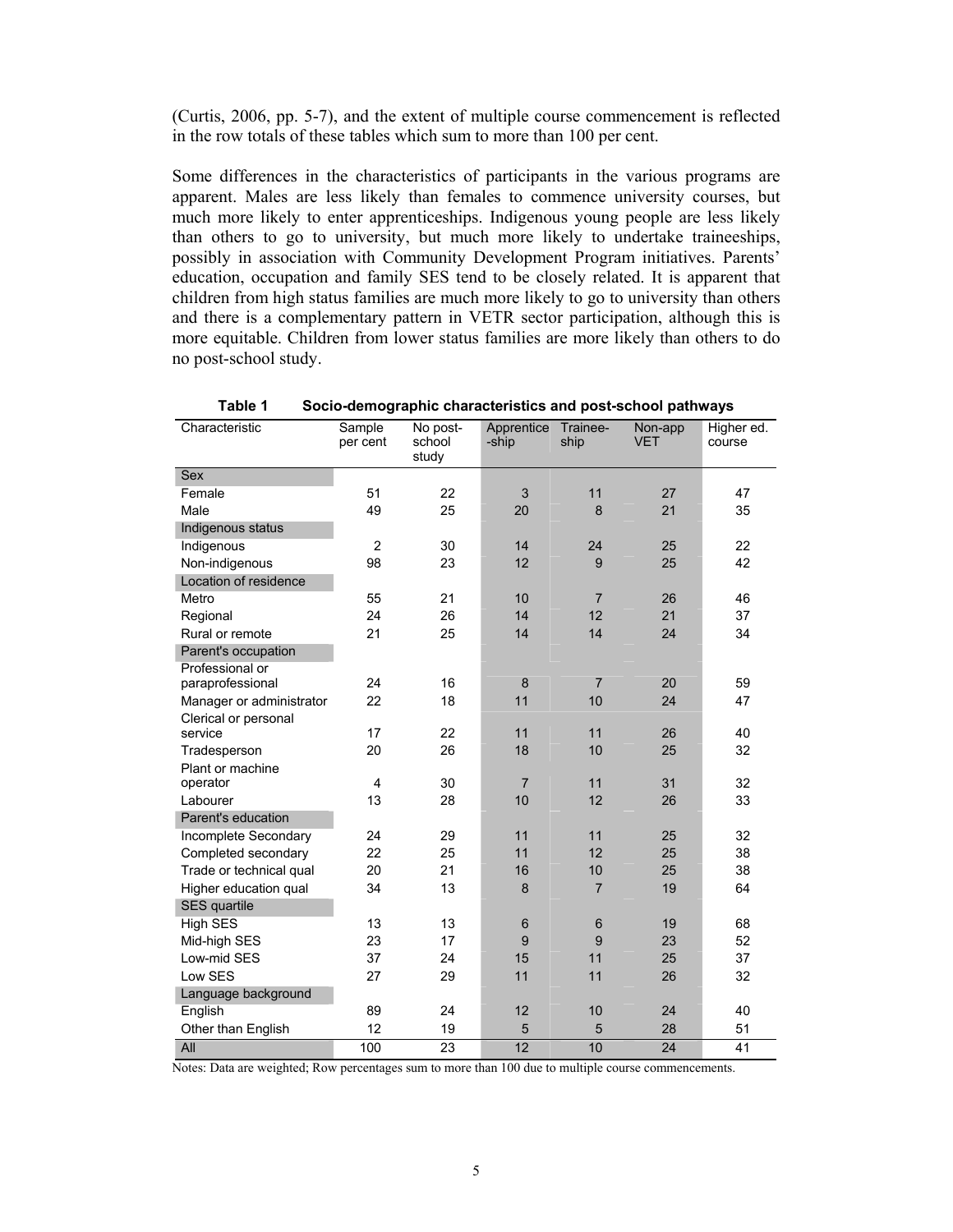Being born overseas and having a home language other than English is associated with a greater likelihood of attending university and a reduced likelihood of undertaking an apprenticeship or traineeship or of doing no post-school study.

Not surprisingly, being a high academic achiever is associated with university enrolment and a correspondingly lower probability of undertaking VET study. Low academic achievers are over-represented in the no post-school study group. School non-completers are also over-represented in the no post-school study group, with 40 per cent of early leavers not pursuing further education or training. In order to meet the objectives of the National Goals for Schooling of Year 12 completion or a vocationally equivalent level of education (MCEETYA, 1999), considerable work remains to be done with this group. The patterns of post-school pathways associated with school sector are thought to be related to a family status factor. Participation in school VET programs is associated with both greater participation in post-school VET programs and with no post-school study. Two competing explanations are possible. School-based VET may equip some young people with the skills they require for employment and hence they do no further study, or it may provide them with a basis for further training. Participation in school-VET program may also reflect other factors, such as streaming within schools.

| Characteristic       | Sample<br>No post-<br>school<br>per cent<br>study |    | Apprentice<br>-ship | Trainee-<br>ship | Non-app<br><b>VET</b> | Higher ed.<br>course |
|----------------------|---------------------------------------------------|----|---------------------|------------------|-----------------------|----------------------|
| Achievement quartile |                                                   |    |                     |                  |                       |                      |
| Lowest quartile      | 25                                                | 35 | 16                  | 11               | 31                    | 15                   |
| Second quartile      | 25                                                | 26 | 13                  | 11               | 29                    | 32                   |
| Third quartile       | 25                                                | 19 | 11                  | 11               | 22                    | 49                   |
| Highest quartile     | 25                                                | 13 | $\overline{7}$      | $6\phantom{1}6$  | 15                    | 68                   |
| School sector        |                                                   |    |                     |                  |                       |                      |
| Government           | 68                                                | 27 | 13                  | 11               | 26                    | 33                   |
| Catholic             | 20                                                | 16 | 9                   | $\overline{7}$   | 24                    | 53                   |
| Independent          | 13                                                | 13 | $\overline{7}$      | 6                | 19                    | 66                   |
| Year level attained  |                                                   |    |                     |                  |                       |                      |
| Year 10 or less      | 12                                                | 42 | 29                  | 14               | 22                    | 1                    |
| Year 11              | 9                                                 | 41 | 25                  | 14               | 24                    | 4                    |
| Year 12              | 80                                                | 18 | 8                   | 9                | 25                    | 51                   |
| Any VET in School    |                                                   |    |                     |                  |                       |                      |
| No VET study         | 76                                                | 18 | 7                   | 8                | 22                    | 54                   |
| Some VET study       | 24                                                | 29 | 15                  | 12               | 31                    | 22                   |
| All                  | 100                                               | 23 | 12                  | 10               | 24                    | 41                   |

**Table 2 School-related characteristics and post-school pathways** 

Notes: Data are weighted; Row percentages sum to more than 100 due to multiple course commencements.

In a multivariate analysis of the factors identified above, school completion was found to predict participation in non-apprenticeship VET, but to be negatively associated with the apprenticeship pathway (Curtis, forthcoming). Apprentices were found to have lower than average reading achievement scores, but higher than average numeracy scores.

The factors associated with participation in the major post-school pathways show both complementary patterns, for example high achieving students going to university and lower achievers undertaking VET programs or doing no formal post-school study, and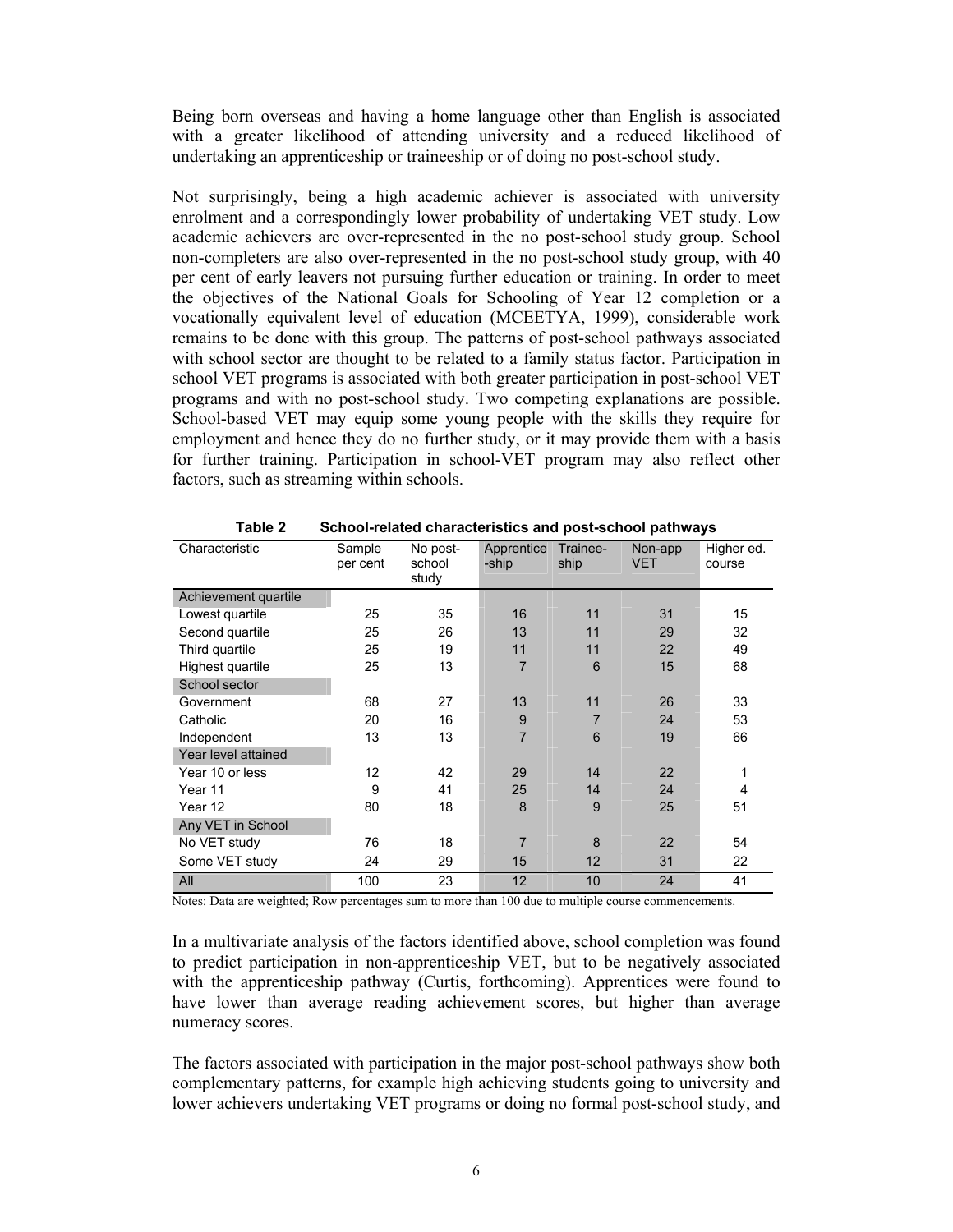similar patterns, with females preferring both university and non-apprenticeship courses whereas males were much more likely to undertake apprenticeships.

### *Completion*

Average completion status by program type is shown in Table 3. The proportion of completed programs is higher than is typically reported from AVETMIS data (Ball  $\&$ John, 2005) and several factors are thought to account for this. First, it is possible that there is some under-reporting of programs that were commenced but abandoned at an early stage. Second, some individuals commenced one program, withdrew from it, then commenced a second program of the same type and completed it. These people will be shown as a single completion as we are more interested in individual trajectories than in accounting for all commencements. Curtis (2006) showed that movements within program types, eg from one apprenticeship to another, were more common than movements between program types or sectors. Similarly, McMillan (2005) found that course change was much more common than course attrition in the higher education sector. It seems that many young people spend some time working out what they want to do in their lives.

| ט טושוו            | oompiction status by TET program type (percentages) |                   |          |           |  |  |  |
|--------------------|-----------------------------------------------------|-------------------|----------|-----------|--|--|--|
| Program type       |                                                     | Completion status |          |           |  |  |  |
|                    | Completed                                           | Continuing        | Deferred | Withdrawn |  |  |  |
| Apprenticeship     | 78                                                  |                   |          | 16        |  |  |  |
| Traineeship        | 82                                                  |                   |          | 16        |  |  |  |
| Non-apprenticeship | 72                                                  |                   | 6        | 21        |  |  |  |
| All VET programs   | 76                                                  |                   |          | 19        |  |  |  |

**Table 3 Completion status by VET program type (percentages)** 

We are concerned with the outcomes experienced by individuals rather than with the status of each VET program commencement, although of course that is a legitimate focus. A question that arises from completion data is; 'What labour market outcomes are experienced by non-completers of VET programs?'

## *Outcomes*

l

The 2004 education and labour market status<sup>1</sup> of young people who did either a VET sector program or no post-school study is shown in Table 4.

 $<sup>1</sup>$  A much more comprehensive set of outcomes is reported in Curtis (forthcoming).</sup>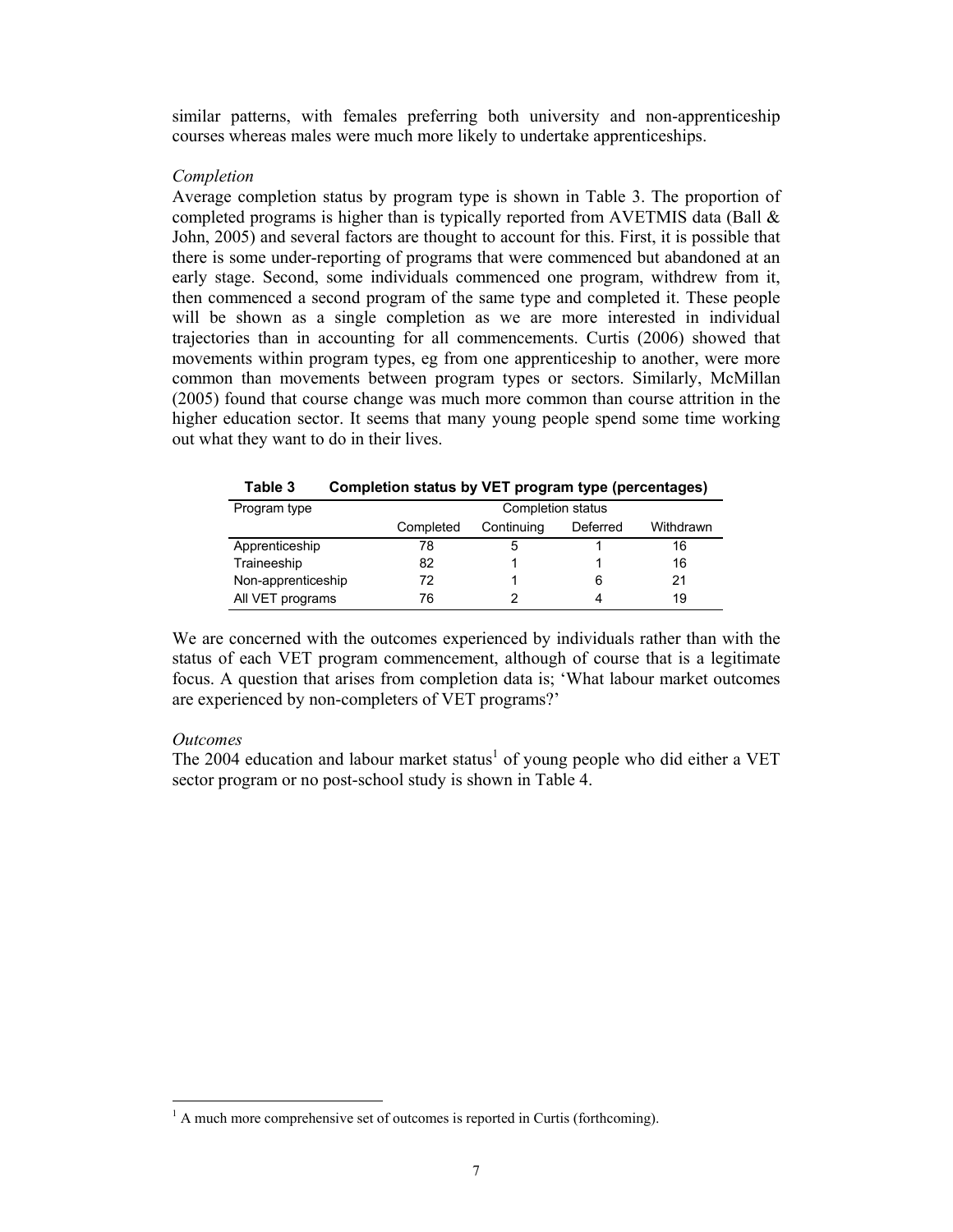|        |                | Education and labour market status, 2004 |                   |                   |                   |             |
|--------|----------------|------------------------------------------|-------------------|-------------------|-------------------|-------------|
| Sex    | Type of course | Full-time<br>study                       | Full-time<br>work | Part-time<br>work | $Un-$<br>employed | <b>NILF</b> |
| Female | No PS study    |                                          | 60                | 14                |                   | 18          |
|        | Apprenticeship | 3                                        | 72                | 15                | 2                 | 8           |
|        | Traineeship    | 3                                        | 76                | 8                 | 4                 | 8           |
|        | Non-app VET    | 5                                        | 70                |                   |                   | 11          |
|        | Total          | 4                                        | 67                | 12                | 5                 | 13          |
| Male   | No PS study    | 2                                        | 78                | 8                 | 9                 | 4           |
|        | Apprenticeship |                                          | 94                |                   |                   |             |
|        | Traineeship    |                                          | 87                | 6                 |                   | 5           |
|        | Non-app VET    |                                          | 82                |                   | 5                 | 2           |
|        | Total          |                                          | 84                |                   | 5                 | 3           |

**Table 4 Education and labour market status in 2004 (percentages)** 

These data show that young people who do no post-school study are at much greater risk of marginalisation in the labour market than those who do commence programs. Young women who lack post-school qualifications are at particularly high risk with one quarter being either unemployed or out of the labour force (NILF). However, it should be noted that about two-thirds of the NILF young women report that they are caring for their own children or other family members (Hillman, 2005). Young men who have undertaken a VET program are much less likely to be unemployed or out of the labour force than those who did no post-school study, although the effect for young men is less dramatic than for young women. The young men who experience the most favourable labour market outcomes are those who did apprenticeships. Having participated in a VET program is also facilitative of full-time rather than parttime employment for both sexes, but especially so for young men.

For those young people who reported being employed in 2004, the median number of hours worked per week and median weekly earnings, both with interquartile ranges, are shown in Figure 1. Hours worked and earnings are skewed, negatively for females and positively for males. There is little difference in the number of hours worked by pathway type but males reported working more hours and receiving higher wages than females. Taking the no post-school study group as a reference point, for females, median earnings of former apprentices are higher, but former trainees and nonapprenticeship course participants report similar earnings. Among males, former apprentices reported substantially higher earnings than the reference group and, as for females, former trainees and non-apprenticeship course participants earned similar wages to the no post-school study group.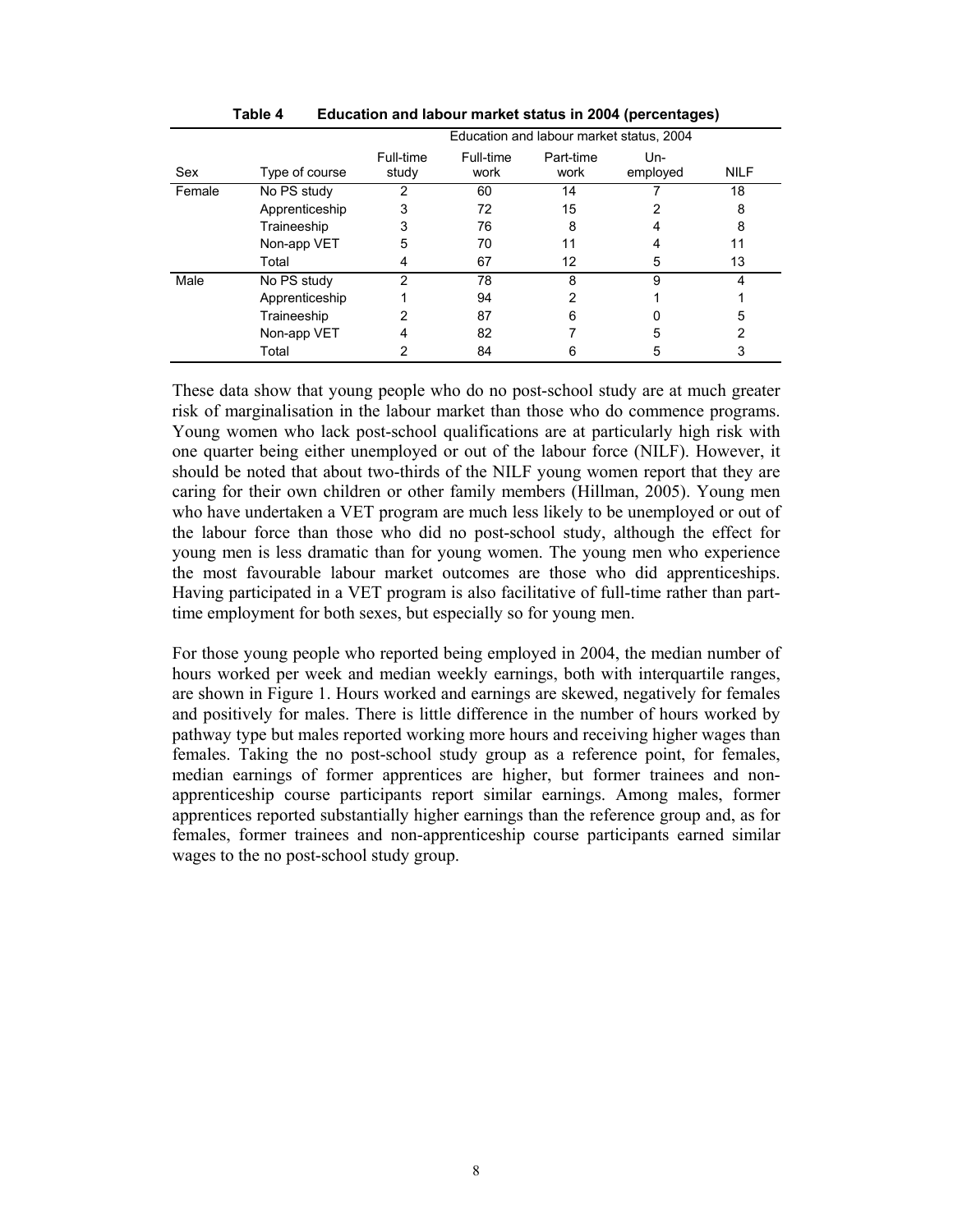

**Figure 1 Earnings and hours worked in 2004 by program type** 

It should be noted that no account has been taken of the background characteristics of the young people who pursue the various pathways, nor has any allowance been made for labour market experience. Trainees and non-apprenticeship course participants tended to have higher levels of early academic achievement and were more likely to have completed Year 12 than were apprentices, who had similar educational backgrounds to the no post-school study group. Marks (2005) noted that prior labour market experience was an important factor in later labour market success, and the no post-school study group has had greater labour market opportunity than those who undertook non-apprenticeship post-school courses. Apprentices and trainees have had labour market exposure.

## **Conclusions**

This paper has focused on young people who pursued post-school pathways through the VET sector and has compared them with those young people who have undertaken no post-school study. In this paper, a few of many outcomes have been reported. Further, the focus has been on the major pathways and not on fields of study and qualification levels. Pathway types, field of study and qualification level are interrelated. A more comprehensive treatment of these factors is available in Curtis (forthcoming).

There are differences in the socio-demographic and school-related characteristics of the young people who pursue the various major pathways from school to work. Pathways through VET provide for a diverse range of individuals. The higher education pathway, appropriately, is used by young people who are relatively high academic achievers, and who tend to come from high socioeconomic status families. The VET pathways attract young people from a broader SES background, although low SES individuals are over-represented in the no post-school study pathway. Nonapprenticeship courses (80% school completers) and traineeships (70% school completers), net of other characteristics, tend to be accessed by Year 12 completers, while the apprenticeship pathway (50% school completers) makes greater provision for school non-completers.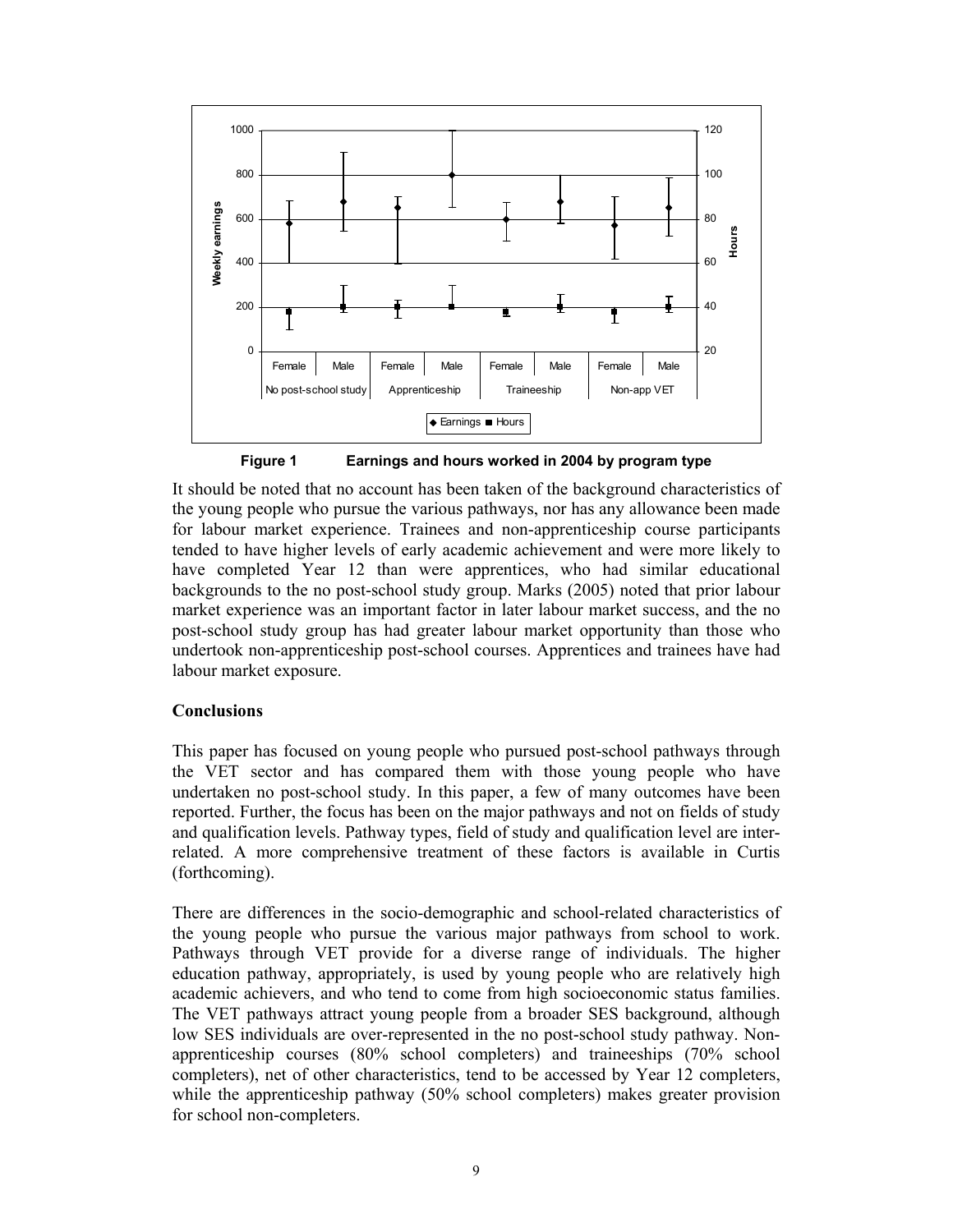When allowance is made for program change, completion rates in the VET pathways of almost 80 per cent for apprenticeships and traineeships and 70 per cent for nonapprenticeship courses are found. Qualification completers fare rather better than noncompleters in labour market outcomes.

A major benefit to VET pathway participation is the protection it affords against unemployment and disengagement from the labour market. Former apprentices tend to work more hours per week and to enjoy higher earnings than young people who do no post-school study, and this is especially so for males. The earnings benefits to traineeship and non-apprenticeship courses are less clear, but prior labour market experience has not been taken into account. It would be useful to model both prior educational attainment and labour market experience and to monitor earnings trajectories over time. The investment, through forgone or reduced earnings during training, should lead to a higher wages trajectory, but this requires an alternative analytic approach to that employed in this study.

The no post-school study group does represent a policy challenge. This group makes up almost one quarter of the cohort and, while 60 per cent of them have completed Year 12, those who did not and who chose not to seek further skills development (over 10 per cent of the cohort), do appear to be at greater risk of labour market marginalisation. The data on outcomes following the various post-school pathways could be made more readily available to young people through careers education early in their secondary schooling, a time when intentions for school completion and postschool study are formed. These data could help young people make informed career decisions.

### **References**

- Ainley, J., & Corrigan, M. (2005). *Participation in and completion of new apprenticeships* (LSAY Research Report No. 44). Camberwell, Vic: Australian Council for Educational Research.
- Ball, K., & John, D. (2005). *Apprentice and trainee completion rates*. Adelaide: NCVER.
- Curtis, D. D. (2006). Inter-sectoral transfers: Sense, status, prevalence and purpose, *15th National Vocational Education and Training Research Conference*. Mooloolaba, Australia: NCVER.
- Curtis, D. D. (forthcoming). *VET pathways taken by school leavers* (LSAY Research Report). Melbourne: Australian Council for Educational Research.
- de Broucker, P. (2005). *Without a paddle: What to do about Canada's young dropouts* (Work Network Research Report No. W30). Ottawa, CA: Canadian Policy Research Networks.
- Dockery, A. M., Koshy, P., & Stromback, T. (2005). *From school to work: The role of traineeships*. Adelaide: National Centre for Vocational Education Research.
- Foyster, J., Hon, K. F., & Shah, C. (2000). *Student flows through Australian TAFE courses*. Adelaide: NCVER.
- Hillman, K. (2005). *Young people outside the labour force and full-time education: Activities and profiles* (LSAY Research Report No. 45). Melbourne: Australian Council for Educational Research.
- Lamb, S. P., & McKenzie, P. (2001). *Patterns of success and failure in the transition from school to work in Australia* (LSAY Research Report No. 18). Camberwell, Vic: Australian Council for Educational Research.